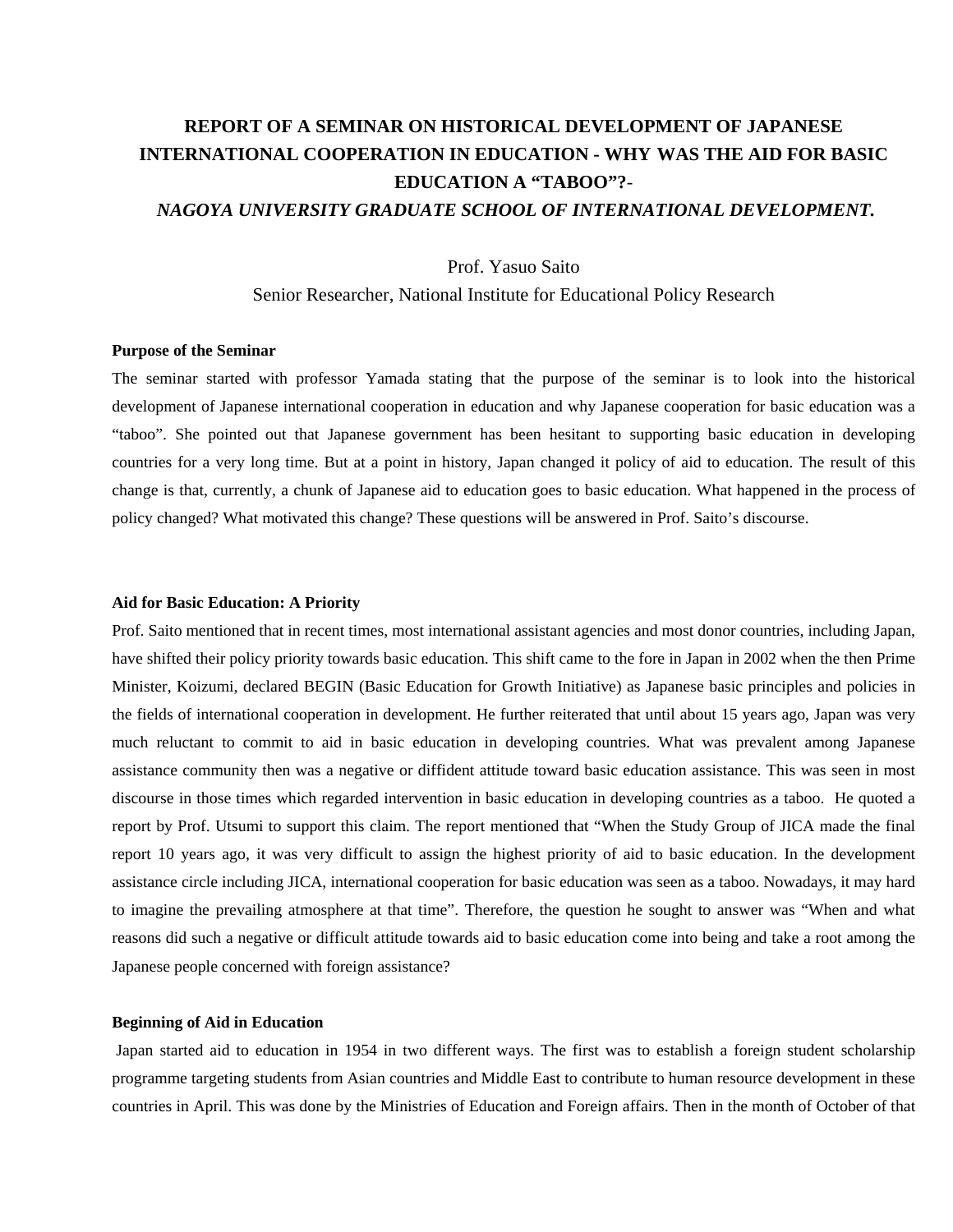same year, Japan joined the Colombo Plan which was initiated by the United Kingdom and the USA to provide development assistance to Asian countries. By becoming a member of the Colombo Plan, Japan was formally recognised as a donor country. Prof Saito also pointed out that in 1962 Japan started its Technical Assistance programme. In this programme too, assistance to basic education was left out.

To show concern for aid in primary education, Japan decided to support the UNESCO initiated Karachi Plan. This Plan aimed to achieve universal compulsory education in Asia by 1980. This move also ignited Japan's interest in assisting Asian countries to develop their education systems. Therefore in 1961, Japan's Ministry of Education sent study teams to Southeast Asia and the Middle East to investigate their educational conditions and the possibility of Japanese cooperation. These study teams proposed four principles for education aid policy, namely:

- $\cdot \cdot$  It should be based on highly humanitarian idea.
- It must comply with developing countries real conditions and their needs.
- It must touch a chord of the heart of the recipient nations.
- Education cooperation should be preceded or accompanied by economic cooperation

According to Prof. Saito, their report was the first document that proposed a basic philosophy for international cooperation in education in Japan.

To further show concern for the Karachi Plan, Japan's Ministry of Education decided to host UNESCO'S first regional conference for Ministers of Education to review the progress made on the Plan in Tokyo in April 1962. During this conference, a high ranking official of Japan's Ministry of Education, Mr. Amani, argued that the implementation of the Karachi Plan will not be easy. He pledged that Japan will provide assistance not only in the form of sharing experience, knowledge and technology, but also in both material and financial aspects. He advised that developing countries should not be relegated to the background and that they should be involved in the discourse of development issues hence this calls for cooperation. This is because national education is a country's own domestic matter that has something to do with the foundation of national mentality.

He noted that in the late 1960s and early 1970s, articles on international cooperation in education were often featured in the official journal of the Ministry of Education. According to Prof. Saito, although these articles paid attention to the sovereignty of developing countries, in those discussions published in the journal, one could not identify any particular reluctant attitude toward aid to basic education.

## **Cooperation Programme undertaken By MOE in the 1960s**

To fulfill Japan's promise to cooperate and assist developing countries in Asia, the following cooperation programmes were started in the 1960s.

Science education cooperation programme (1966) - Dispatch of science educational experts to five countries together with the supply of educational equipments and materials.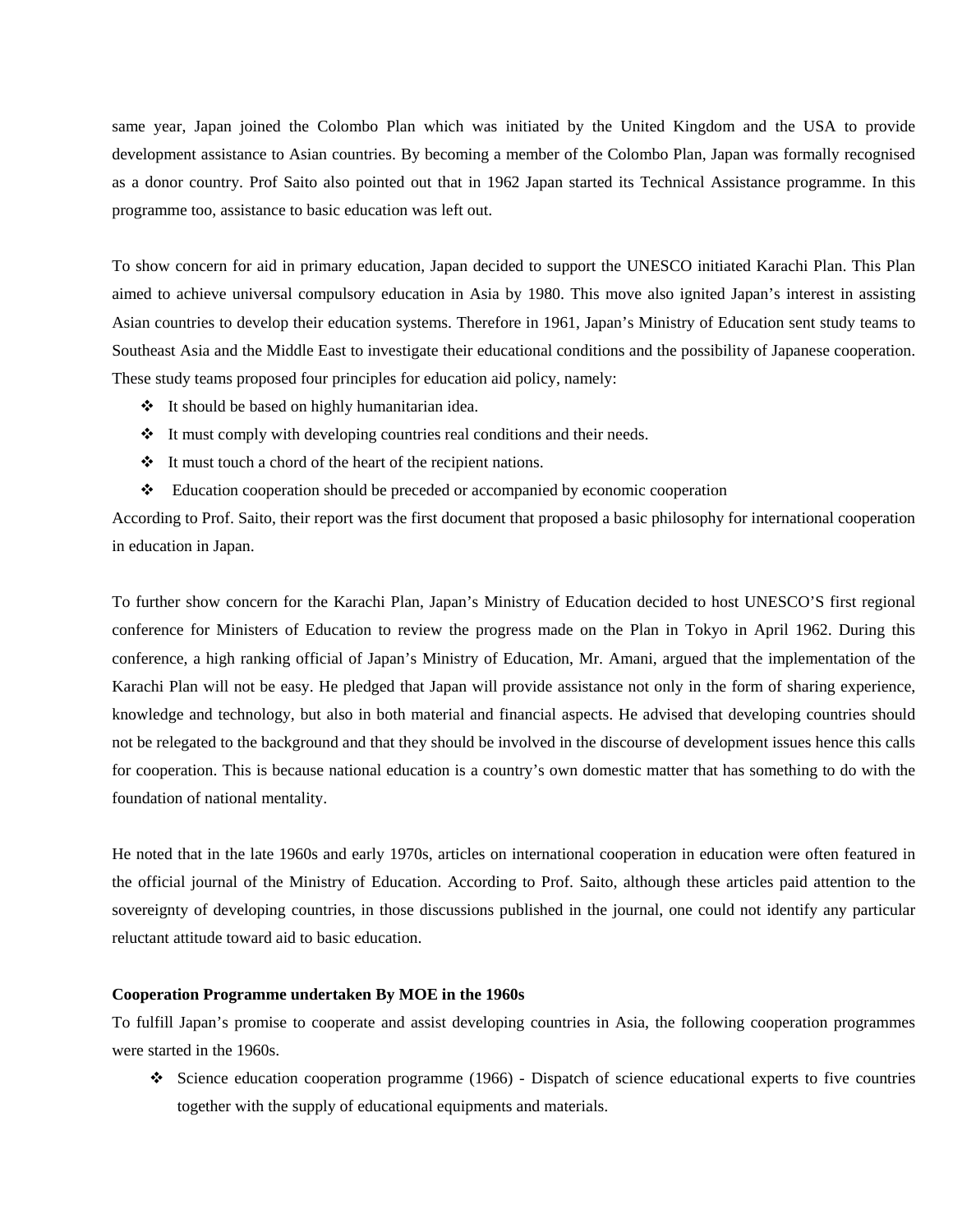- Invitation of educational leaders (1966) High ranking educational leaders were invited from five countries in Southeast Asia for a study tour to Japan
- Donation of the chair of Japanese Studies to universities in Asia (with MOFA, 1965)
- UNESCO International Graduate Course in the Field of Chemical engineering in Tokyo Institute of Technology (1965)
- UNESCO-NIER Regional Programme for Educational Research in Asia (1967)
- Mobile Training Teams Programme in cooperation with UNESCO (1970)- This was the dispatch of mobile training team of expert to one country for an effective training programme in the field of agricultural education with cooperation with UNESCO.

In the late 1960s, Japan was achieving rapid economic development. This resulted in the accumulation of high trade surpluses. This overwhelmed Asian countries. And it created frustration and resentment among Japan's trade partners in Asia. Hence they began to criticize Japan's foreign aid policy, which gave preference to the tied loan over grants, as mainly a tool for seeking Japan's own commercial interests. Therefore they branded Japan an "economic animal". As a result of these criticisms, Japan began to review its overall assistance policy. This review led to the establishment of the External Economic Cooperation Council (EECC) in 1969 as an advisory body to the Prime Minister (PM). This council was mandated to deliberate on new policy for economic cooperation and technical assistance.

# **Report of the External Economic Cooperation Council (1971)**

In order to change the image of Japan economic Cooperation, a new policy advocating strengthening technical cooperation to developing countries, especially in the fields of health care, culture and education was promulgated. Also the council proposed cooperation in the field of educational cooperation and emphasised that since the cost of education has to do with the sovereignty and nationalism of developing countries, it must be especially sensitive to intervene in general national education or basic education. It is worthy of note that the first reference to assistance to education in developing countries was made in this report.

One month after the publication of the report of the EECC, the Ministry of Foreign Affairs (MOFA) through its Economic Cooperation Bureau released a document entitled "How to progress in International Cooperation in Education" in which they said that "If they (developing countries in Southeast Asia) $<sup>1</sup>$  $<sup>1</sup>$  $<sup>1</sup>$  think that the dominance of commercial concern in our</sup> economic cooperation programme has brought about anti-Japanese criticisms in Southeast Asia countries; from that on we must increase aid with non-economic component. From this perspective, and based on our own experience from the Meiji era, we think that it should be given the top priority to educational cooperation for developing countries to support that they get firm for footing their nation building".

 $\overline{a}$ 

<span id="page-2-0"></span><sup>&</sup>lt;sup>1</sup> Parenthesis added.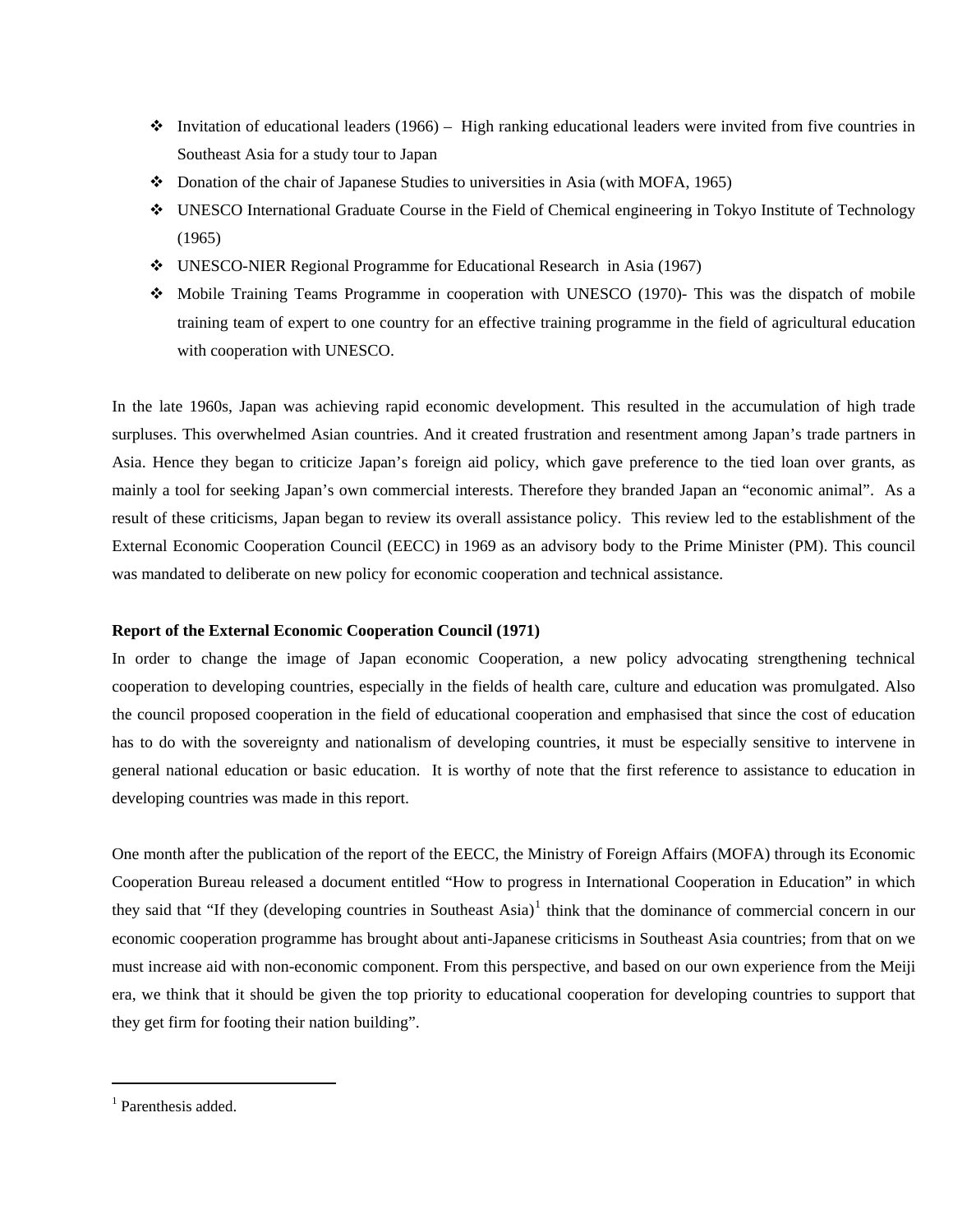## **Reluctant Attitude to Aid in basic Education**

While promoting educational cooperation, the report of the MOFA warned that because education is a delicate matter that involved the matter of sovereignty and nationalism of the recipient countries, it must be treated prudently so as not to be intrusive. In the report, the definition of educational cooperation was so wide that it covered the area of primary and secondary education, technical and adult education and vocational training.

In the area of primary and secondary education, Japan became afraid that she will be met with strong opposition against promoting their nationalistic sentiments. Therefore, the MOFA report also recommended that aid activity should be confined to support for infrastructure (so called indirect cooperation) such as construction of school buildings, education facilities, text books, teaching materials and audio-visual equipments. He argued that MOFA took the above course because it was nervous that interfering in Basic Education will provoke nationalistic sentiments in developing countries as a result of the mounting increases in anti-Japanese feelings among some citizens of Southeast Asian countries.

## **Research Council on Educational Cooperation for Asian Countries**

In August 1971, an ad hoc Research Council on Educational Cooperation for Asian countries was established under the Ministry of Education. The council was made up of members who represented various fields and sectors including high ranking officials from MOFA. Those from MOFA were put on the council to see to it that aid to education is not shifted to basic education. In order to fulfill its term of reference, the council dispatched research missions to six countries to investigate their needs for educational cooperation.

In March 1972, the council presented its report which was made up of (1) basic concepts of educational cooperation (2) priority areas of educational cooperation and (3) recognition of strengthening of relevant domestic structures and communication links. It pointed out that international cooperation in education should follow the following basic principles in educational cooperation:

- $\bullet$  In international cooperation, a careful attention should be paid to languages, cultures, history and national values of recipient countries.
- The most effective policy must be adopted based on the requests of the recipient countries. In Asian countries, aid for the development of primary and secondary education must be given priority.
- Primary target areas should be Southeast Asian countries.
- Educational cooperation should be promoted under a mutual understanding based on the intimate human relationship with the counterparts of recipient countries.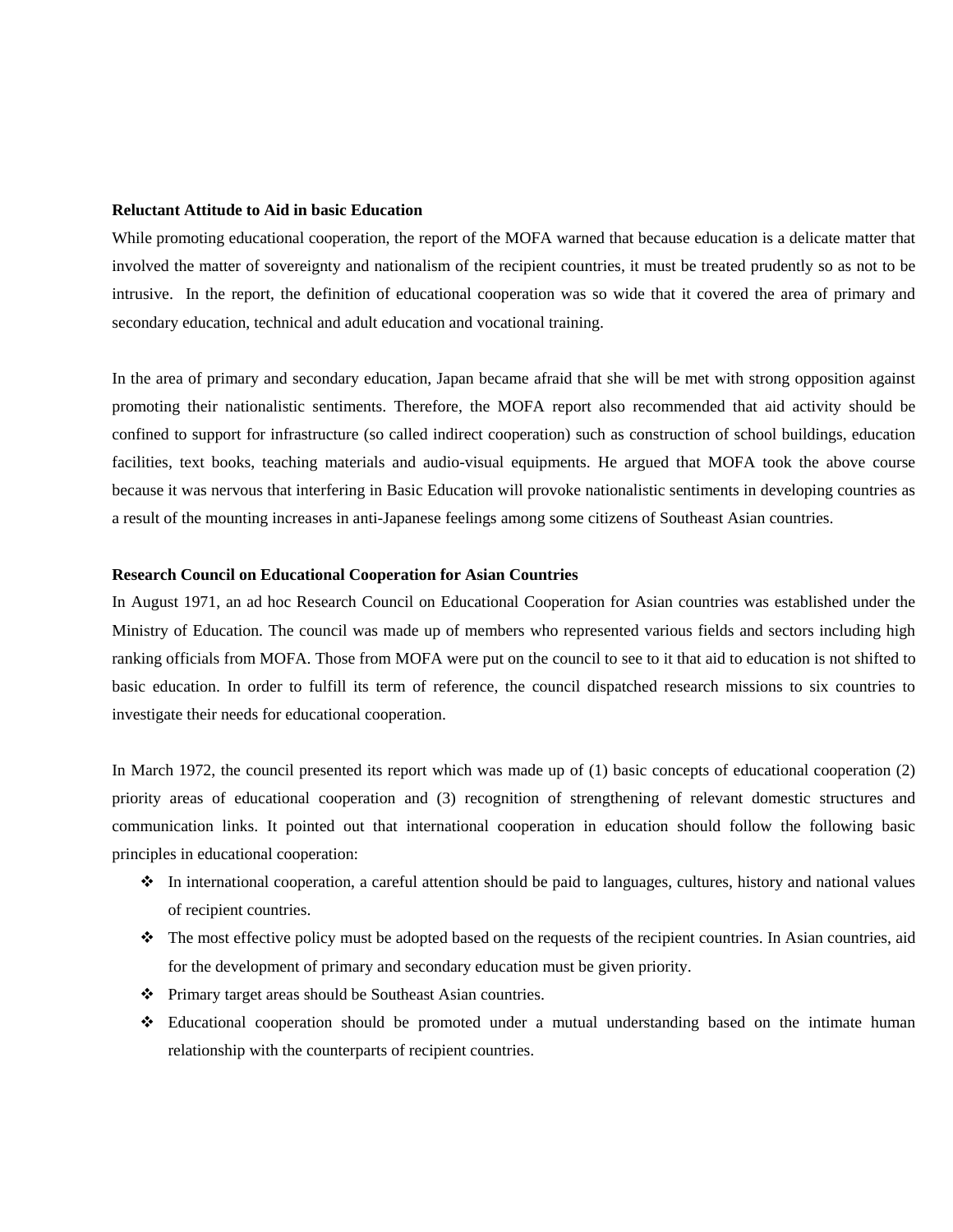The final report also made the following proposal in connection with support for primary and secondary education:

- Such matters as educational administration and improvement of contents of education basically belong to their  $(developing$  countries)<sup>[2](#page-4-0)</sup> jurisdiction
- We should put emphasis on the indirect cooperation such as improvement of quality of education through the support for teacher education, in-service training and supply of educational equipments.
- Construction and supply of Teaching Training Centre as an institutional base for integrated and continuous cooperation for in-service training of teachers will be one of the effective and most appropriate ways of support.
- In some Asian countries, experimental Model Schools should be established for innovation in primary and secondary education. It seems to be an effective way to support such schools.

Furthermore, in the final report of this council, the general orientation for educational cooperation seemed to have aligned with the original idea of MOE. This is because the report confirmed that primary and secondary educational field is the main focus of international cooperation in education. This meant that the negative attitude of officials of MOFA toward aid to basic education seemed to have relaxed.

# **Central Council of Education (1972-74)**

Soon after the publication of the report of the Research Council on Educational Cooperation for Asian countries, the MOE commissioned the Central Council of Education (CCE) to deliberate on a wide range of policies and activities relevant to international exchange in education, research and culture. Among the issues discussed was international cooperation for developing countries.

In 1974, the CCE submitted a report on International Exchange, Research and Culture to the Minister of Education. The report recommended that the policies and activities that consisted of 12 items covering almost all forms of the proposed bilateral and multilateral cooperation that have discussed during those days. In this report, there was no particular reference made to the nationalism and sovereignty of recipient countries. However, in this report, the main point that was advocated was the cultivation of Japanese people who would live in international society and would be worthy of reverence and respect. In the order of priority, the report gave less attention to international cooperation with developing countries compared to domestic-orientation (inward-looking international) international educational policies such as education for Japanese children living overseas and returning students and education for international understanding.

# **Difficulty in putting Policies to Action**

 $\overline{a}$ 

<span id="page-4-0"></span><sup>2</sup> Parenthesis added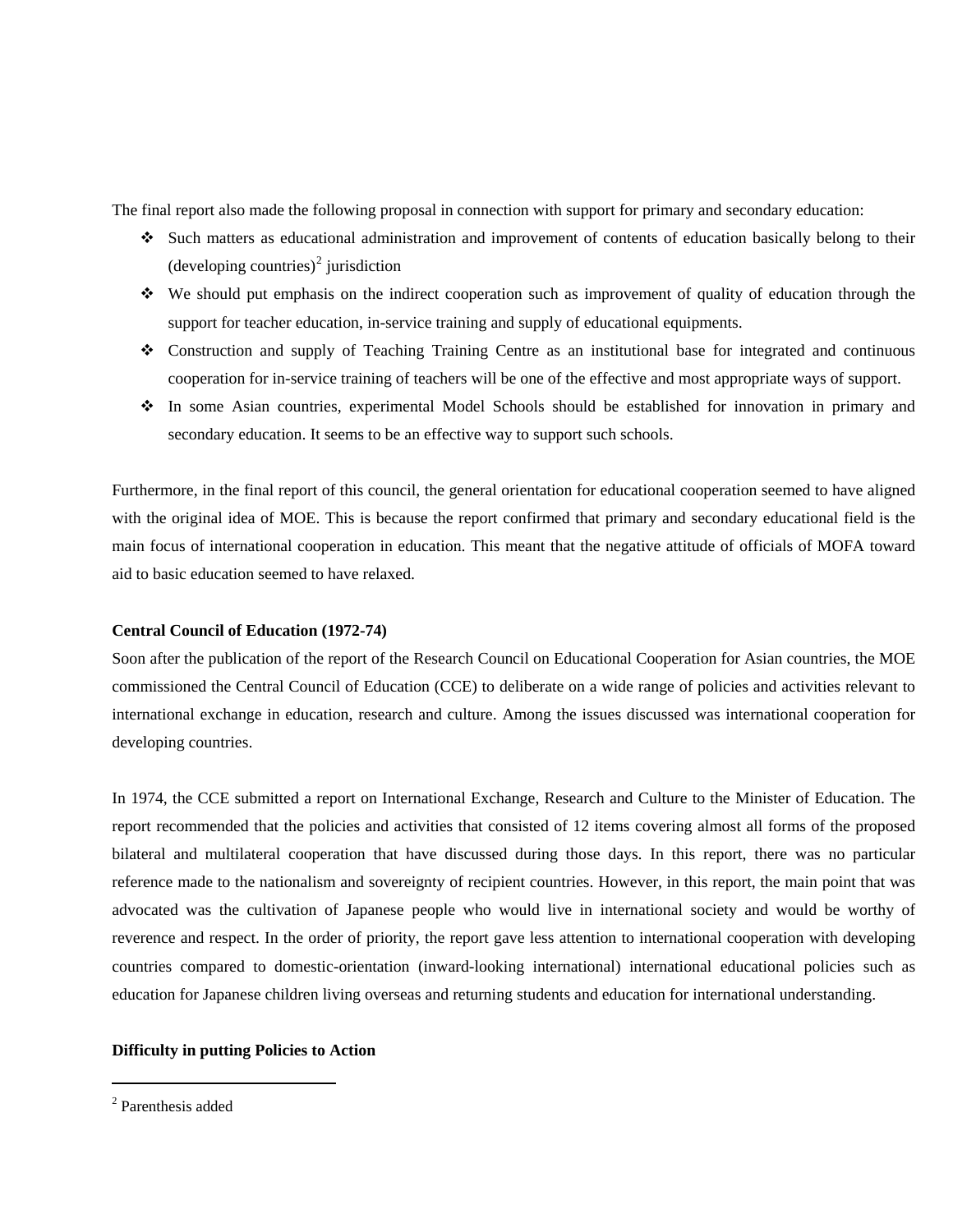At the stage of implementing the proposed activities by CCE, MOE encountered many impenetrable difficulties. Reference from multilateral cooperation through UNESCO, MOE officials virtually lacked experiences and technical know-how for the bilateral cooperation and qualified personnel to engage in cooperation activities. An official of the international section of MOE expressed their anxiety for international cooperation for Asian countries as follows "Generally speaking, we do not have enough knowledge and understanding of the conditions in Asian countries. With reference to language as means of communication, we are not good at even speaking English and have very poor opportunity in Asian language. More basically, compared to UK and France, we have too little experience in external aid. We are not ready not only mentally, but also in terms of accumulating knowledge and skills for aid. In fact, we feel anxiety that how many people that have necessary qualification and capacity for education aid for Asian countries could be mobilized".

## **Establishment of JICA**

At the end of 1973, there occurred intense bureaucratic struggle in the government for the establishment of new agencies for international cooperation. Ministry of International Trade and Industry (MITI) and Ministry of Agriculture and Forestry (MAF) made a budget request to Ministry of Finance (MOFA) to establish their own agencies to facilitate the development and import of natural resources and to boost agricultural aid for stable food import. Ministry of Finance and MOFA opposed the idea of creating such sector- based aid agency. There occurred an intense controversy and negotiation among ministries and intervention from politicians of the ruling party. Finally, they agreed to create a new technical cooperation agency, Japan International Cooperation Agency (JICA), integrating two agencies under MOFA (OTCA and Overseas Emigration Service) and absorbing the functions of two agencies proposed by MITI and MAF. Hence in May 1974, the law to create JICA was enacted and in August, JICA was formally established as an international aid agency which administrates almost all bilateral cooperation programme in Japan.

In the hasty and intricate establishment of JICA, the MOE was almost totally excluded. MOFA, MOF, and MITI gained and shared high ranking position in JICA. Although MOE had some stake in JICA through education cooperation, even a middle class position was not allotted to it. Consequently, from the onset of JICA, MOE of education failed to establish good relationship and exchange technical know-how with it. As a result, it became difficult for MOE to conduct bilateral cooperation. For that reason, MOE totally withdrew from a small number of bilateral cooperation programmes that they had administered. For example, the Science Education Cooperation programme that the MOE originated in 1966 and entrusted its logistic task to OTCA was totally transferred to JICA in 1976. Furthermore, the programme that invites educational leaders from developing countries was discontinued. And also the teacher training center project promoted in both the reports of CCE and EECC ended up being an unprofitable project. Accordingly, the moral of MOE officials toward international cooperation met a setback.. They became frustrated. To withdraw from such programmes, probably, they needed some justification. There occurred among them a psychological conversion to justify their unachieved wish. The officials of MOE thought that JICA could not manage cooperation programmes in basic education without their support and expertise. Base on that conviction, they argued that JICA should not touch basic education. They further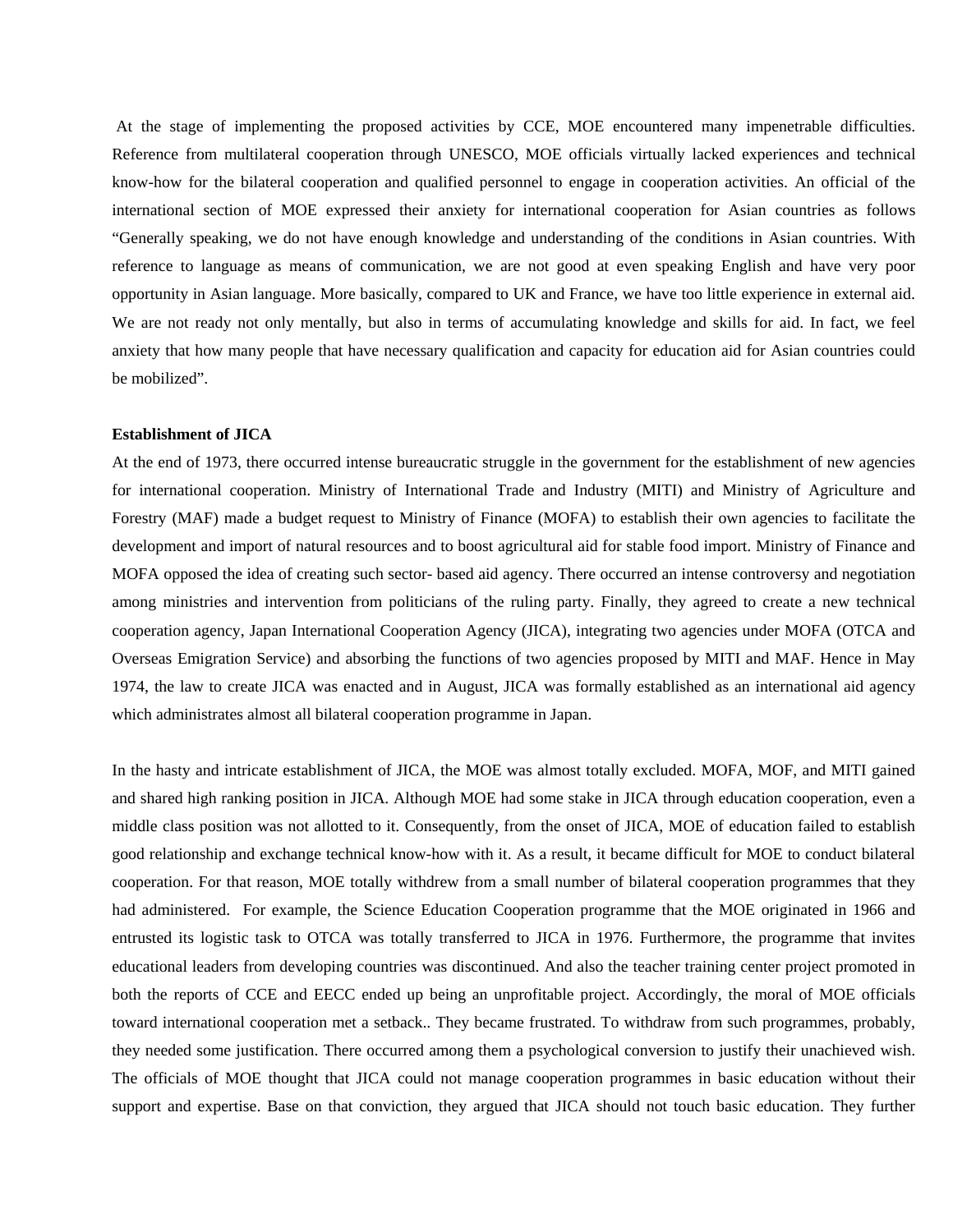convinced themselves that basic education was originally an untouchable sanctuary that did not permit external intervention. They then began to take sides with MOFA's reluctant attitude towards basic education. From then on, the public discourse on basic education became prevalence among Japanese assistance community as if it was a national consensus.

On the other hand, in the aid community in JICA, project in basic education has been kept away for other reasons. According to Prof. Oshinomi, $3$  these were:

- Aid for a vast basic education system is a task like working in a bottomless pit which makes it difficult to achieve certain results.
- Less dependent on foreign currency, less commercial return to the donor country.
- Compared with big infrastructural projects, basic education projects lack visibility or demonstrative effects.
- Project such as building large number of primary schools in a wide area takes more construction cost than building a single university.

# **Long Missing Link in the International Cooperation for Education in MOE**

It was after the World Conference on Education for All (WCEFA) held in Jomtien in 1990 that the officials of MOE again become interested in and felt a mission for assisting developing countries to develop their basic education. At least on the side of MOE, there was a long missing link, a span of 20 years in the international cooperation for basic education.

Ministry of Education also recognised that it was vital to repair the strain relationship between it and JICA. In this context, from the late 1990s, we can see a series of cooperation activities between these two organizations to promote international cooperation in basic education in developing countries.

# **Discussions after the Presentation**

 $\overline{a}$ 

**Q.1** Why was the MOE left out in the establishment of JICA?

Prof. Saito answered this question by saying that the basic reason is the strain relationship that existed between MOFA and MOE. He further said that MOFA had in its premises a section which was duplicating the functions of MOFA with reference to cultural education. This resulted into a power struggle between MOFA and MOE. As a result MOFA prevented MOE to post cultural attaché to the various Japanese embassies overseas.

Furthermore, there existed differences of ideologies of how international aid should proceed between MOFA and MOE. MOE was purely interested in educational development aid because of the Karachi Plan while MOFA interest was geared

<span id="page-6-0"></span><sup>&</sup>lt;sup>3</sup> Prof. Oshinomi, an educationist, was a founding professor and former dean of Graduate School for International Development, Nagoya University. He is also a kingpin in educational issues in Japan.